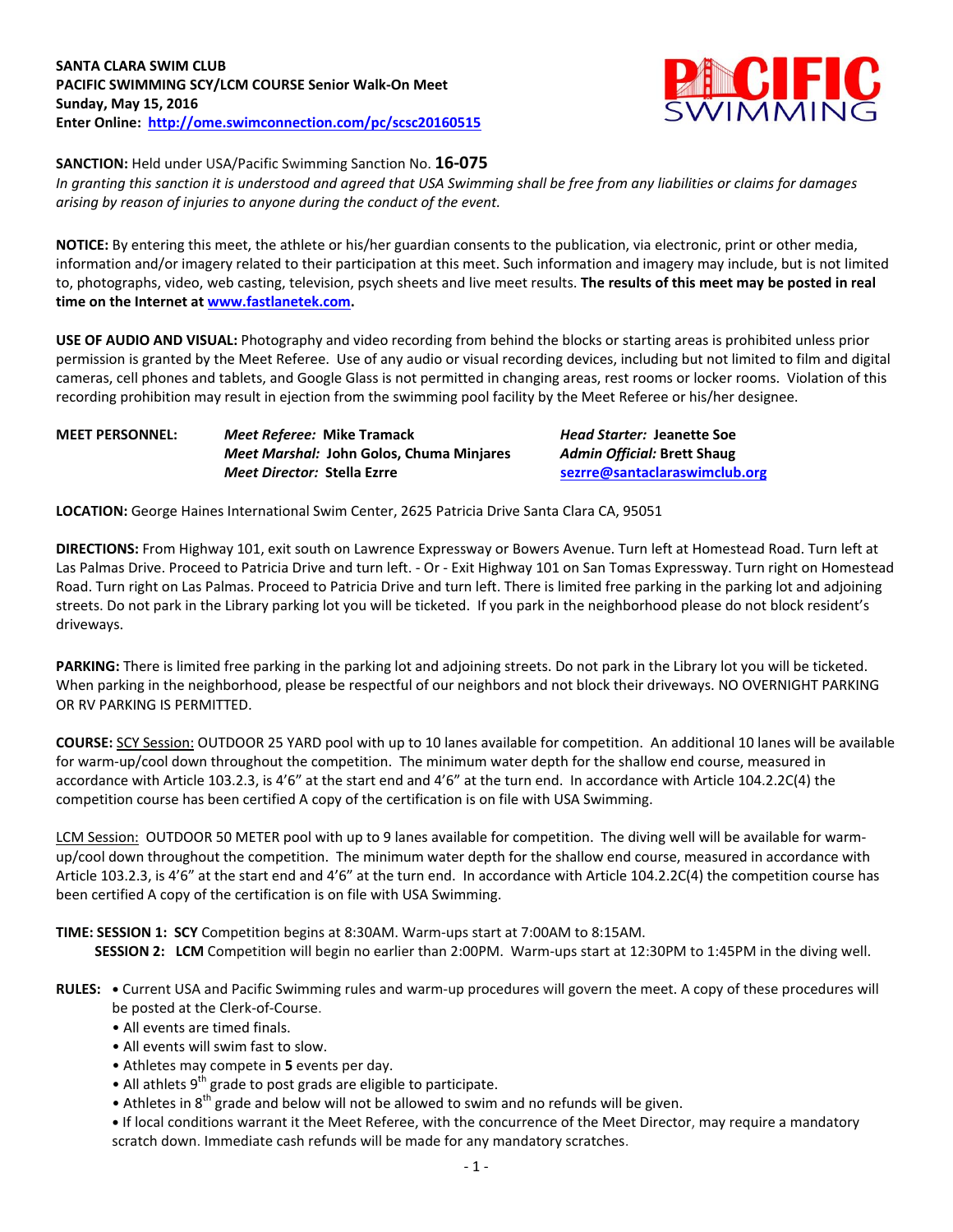- **All coaches and deck officials must wear their USA swimming membership cards in a visible manner.**
- **•** Athletes must provide their own timers and counters for the 800 and 1500 Free
- **• No Refunds** will be given (other than a mandatory scratch down)

**ATTENTION HIGH SCHOOL ATHLETES:** If you are a high school athlete in season, you need to be unattached from your USA-S team at this meet. It is the athlete's responsibility to be unattached from your USA-S team at this meet. You may unattached at the meet if necessary. This does not apply to athletes swimming under the rules of the Nevada Interscholastic Activities Association (NIAA).

**UNACCOMPANIED ATHLETES:** Any USA-S athlete-member competing at the meet must be accompanied by a USA Swimming member-coach for the purposes of athlete supervision during warm-up, competition and warm-down. If a coach-member of the athlete's USA-S Club does not attend the meet to serve in said supervisory capacity, it is the responsibility of the athlete or the athlete's legal guardian to arrange for supervision by a USA-S member-coach. The Meet Director or Meet Referee may assist the athlete in making arrangements for such supervision; however, it is recommended that such arrangements be made in advance of the meet by the athlete's USA-S Club Member-Coach.

**RACING STARTS:** Athletes must be certified by a USA-S member-coach as being proficient in performing a racing start, or must start the race in the water. It is the responsibility of the athlete or the athlete's legal guardian to ensure compliance with this requirement.

**RESTRICTIONS:** • Smoking and the use of other tobacco products is prohibited on the pool deck, in the locker rooms, in spectator

- seating, on standing areas and in all areas used by athletes, during the meet and during warm-up periods.
- Sale and use of alcoholic beverages is prohibited in all areas of the meet venue.
- No glass containers are allowed in the meet venue.
- No propane heater is permitted except for snack bar/meet operations.
- No tents, EZ-Ups or chairs allowed inside or outside venue (except coaches in their designated area provided).
- Changing into or out of swimsuits other than in locker rooms or other designated areas is prohibited.

• Destructive devices, to include but not limited to, explosive devices and equipment, firearms (open or concealed), blades, knives, mace, stun guns and blunt objects are strictly prohibited in the swimming facility and its surrounding areas. If observed, the Meet Referee or his/her designee may ask that these devices be stored safely away from the public or removed from the facility. Noncompliance may result in the reporting to law enforcement authorities and ejection from the facility. Law enforcement officers (LEO) are exempt per applicable laws.

- No pets or animals allowed in the venue except for service animals.
- **ELIGIBILITY:** Athletes must be current members of USA-S and enter their name and registration number on the meet entry card as they are shown on their Registration Card. If this is not done, it may be difficult to match the athlete with the registration and times database. The meet host will check all athlete registrations against the SWIMS database and if not found to be registered, the Meet Director shall accept the registration at the meet (a \$10 surcharge will be added to the regular registration fee). Duplicate registrations will be refunded by mail.
	- This Walk-on meet is a post high school champs shave and taper meet, therefore the meet is restricted to athletes who are in ninth grade and older. USA Swimming cards and Student Body cards may be checked.
	- Entries with **"NO TIME" will be** accepted.
	- Disabled athletes are welcome to attend this meet and should contact the Meet Director or Meet Referee regarding and special accommodations on entry times and seeding per Pacific Swimming policy.

**ENTRY FEES: ONLINE** entry fees are \$6.50 per individual event.

**DECK ENTRIES** are \$10.00 per individual event. There is no participation fee for this meet. Make checks payable to Santa Clara Swim Club (SCSC).

SESSION 1: In order to compete in session 1, athletes must either (1) enter online by 8:59pm Saturday, May 14<sup>th</sup>, 2016 or (2) turn in their paper entries on the day of the meet (paper entries will be available at check in). The first two events will close at 7:30am on Sunday, and then the next two events will close every 20 minutes thereafter. Paper entries will be accepted until the event closes.

SESSION 2: In order to compete in session 2, athletes must either (1) enter online by 8:59pm Saturday, May 14<sup>th</sup>, 2016 or (2) turn in their paper entries on the day of the meet (paper entries will be available at check in). The first two events will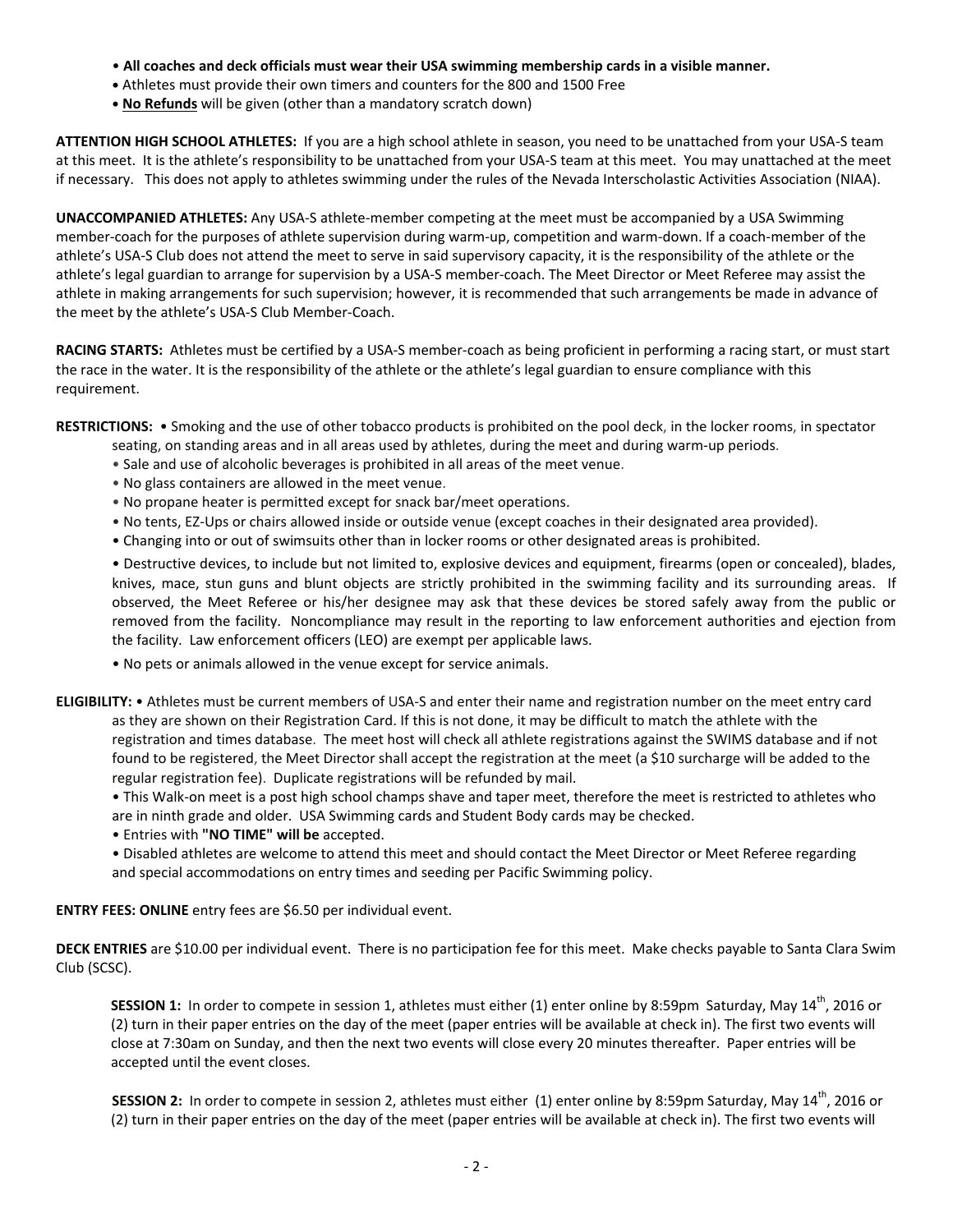close one hour before session 2 starts (TBD), and then the next two events will close every 20 minutes thereafter. Paper entries will be accepted until the event closes.

### **PAPER ENTRIES WILL ONLY BE ACCEPTED AS DECK ENTRIES. PLEASE DO NOT MAIL PAPER ENTRIES AS THEY WILL BE RETURNED.**

**ONLINE ENTRIES:** To enter online go to **<http://ome.swimconnection.com/pc/scsc20160515>** to receive an immediate entry confirmation. This method requires payment by credit card. Swim Connection, LLC charges a processing fee for this service, equal to \$1 per swimmer plus 5% of the total Entry Fees. Please note that the processing fee is a separate fee from the Entry Fees. If you do not wish to pay the processing fee, enter the meet using a mail entry. **Entering online is a convenience, is completely voluntary, and is in no way required or expected of an athlete by Pacific Swimming.** Online entries will be accepted through Saturday, May 14, 2016 until 8:59PM.

## **\*\*NO REFUNDS WILL BE GIVEN FOR ONLINE ENTRIES. MONEY CANNOT BE APPLIED TO A DIFFERENT EVENT THAN THE EVENT(S) ENTERED.**

**Make check payable to**: Santa Clara Swim Club and bring check in for deck entries.

**CHECK-IN:** The meet will be deck seeded. **The first two events for session 1 will close at 7:30am Sunday** and then the next two events will close every 20 minutes thereafter. Athletes must check-in at the Clerk-of-Course. Close of check-in for all individual events shall be no more than 60 minutes before the estimated time of the start of the first heat of the event. Athletes who do not check-in will not be allowed to compete in the event. **The first two events for session 2 will close one hour before the session starts on Sunday (TBD), and** then the next two events will close every 20 minutes thereafter.

**SCRATCHES:** Any athletes not reporting for or competing in an individual timed final event that they have checked in for shall not be penalized.

#### **AWARDS:** None.

**ADMISSION:** Free. No Programs will be available.

**SNACK BAR & HOSPITALITY:** There will be No Snack Bar. Coaches and working deck officials will be provided lunch. Hospitality will serve refreshments to timers and volunteers.

**MISCELLANEOUS:** No overnight parking is allowed. Facilities will not be provided after meet hours.